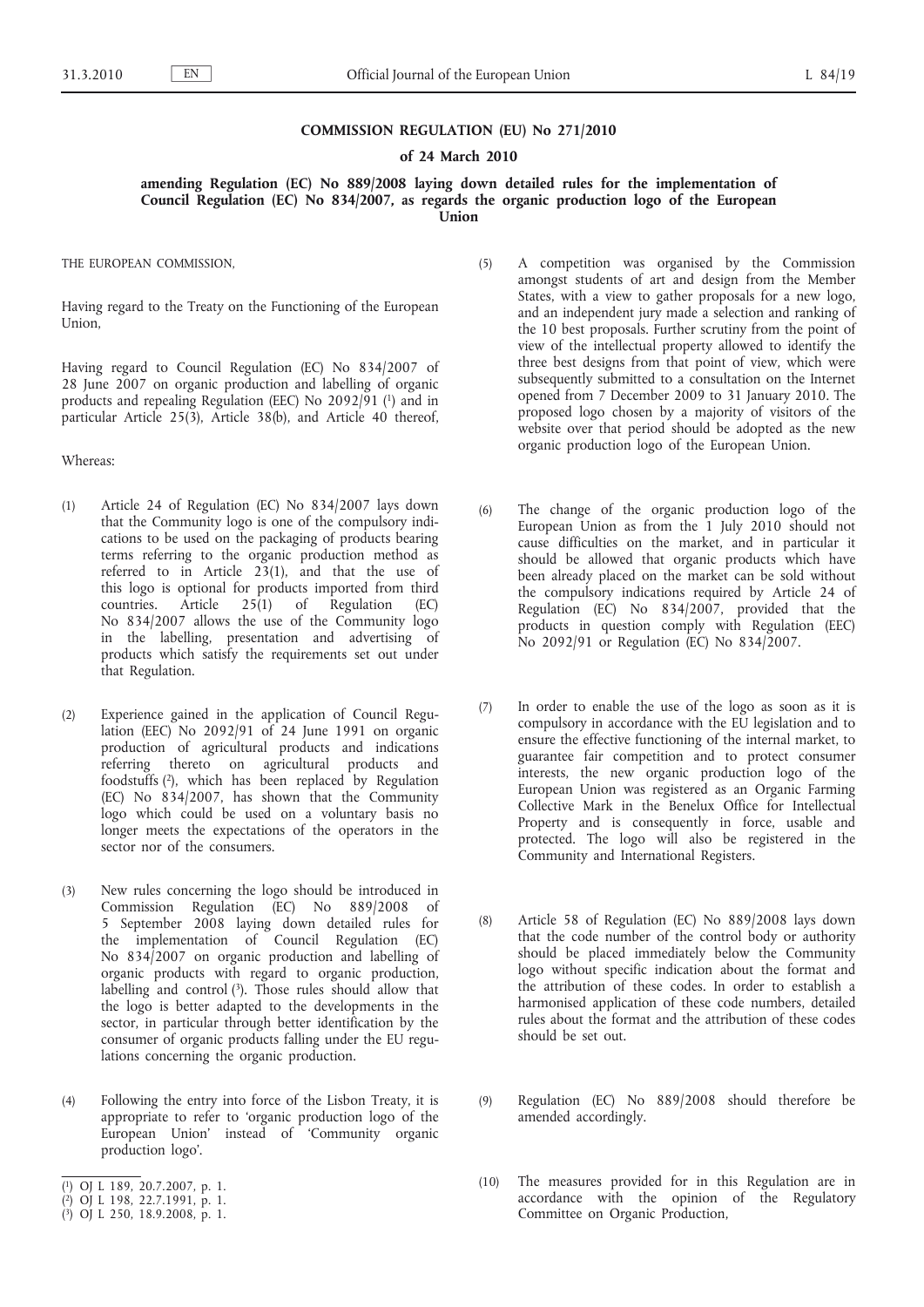HAS ADOPTED THIS REGULATION:

*Article 1*

Regulation (EC) No 889/2008 is amended as follows:

1. in Title III, the title of Chapter I is replaced by the following:

## *'Organic production logo of the European Union'***;**

2. Article 57 is replaced by the following:

# *'Article 57*

# **Organic logo of the EU**

In accordance with Article 25(3) of Regulation (EC) No 834/2007, the organic production logo of the European Union (hereinafter "Organic logo of the EU") shall follow the model set out in Part A of Annex XI to this Regulation.

The Organic logo of the EU shall only be used if the product concerned is produced in accordance with the requirements of Regulation (EEC) No 2092/91 and its implementing regulations or Regulation (EC) No 834/2007 and the requirements of this Regulation.';

- 3. in Article 58(1), points (b), (c) and (d) are replaced by the following:
	- '(b) include a term which establishes a link with the organic production method, as referred to in Article 23(1) of Regulation (EC) No 834/2007 in accordance with Part B(2) of Annex XI to this Regulation;
- (c) include a reference number to be decided by the Commission or by the competent authority of the Member States in accordance with Part B(3) of Annex XI to this Regulation; and
- (d) be placed in the same visual field as the Organic logo of the EU, where the Organic logo of the EU is used in the labelling.';
- 4. in Article 95, paragraphs 9 and 10 are replaced by the following:

Stocks of products produced, packaged and labelled before 1 July 2010 in accordance with either Regulation (EEC) No 2092/91 or Regulation (EC) No 834/2007 may continue to be brought on the market bearing terms referring to organic production until stocks are exhausted.

10. Packaging material in accordance with either Regulation (EEC) No 2092/91 or Regulation (EC) No 834/2007 may continue to be used for products placed on the market bearing terms referring to organic production until 1 July 2012, where the product otherwise complies with the requirements of Regulation (EC) No 834/2007.';

5. Annex XI is replaced by the text set out in the Annex to this Regulation.

#### *Article 2*

This Regulation shall enter into force on the seventh day following its publication in the *Official Journal of the European Union*.

It shall apply as from 1 July 2010.

This Regulation shall be binding in its entirety and directly applicable in all Member States.

Done at Brussels, 24 March 2010.

*For the Commission The President* José Manuel BARROSO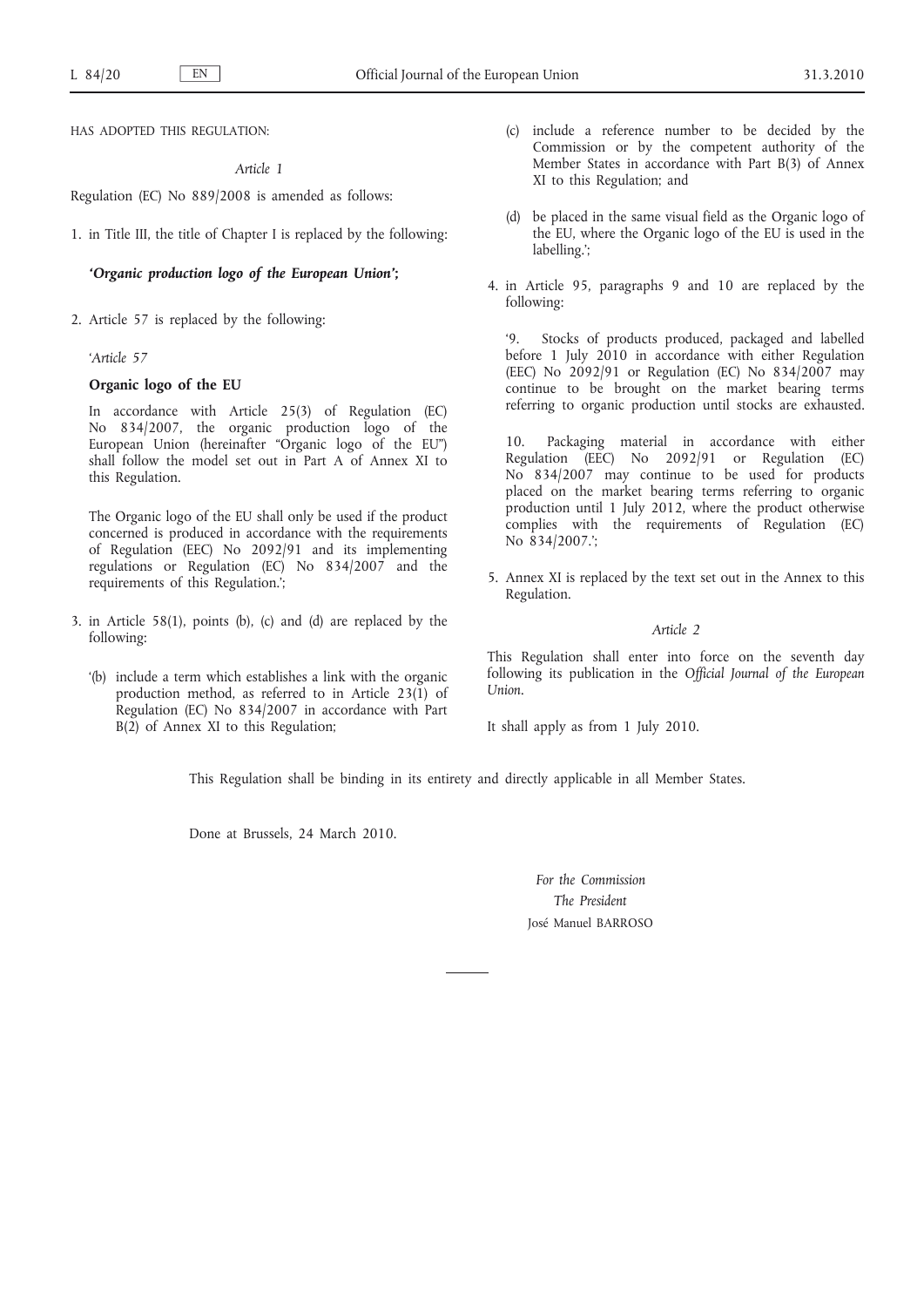## *ANNEX*

#### *'ANNEX XI*

#### A. **Organic logo of the EU, referred to in Article 57**

1. The Organic logo of the EU shall comply with the model below:



- 2. The reference colour in Pantone is Green Pantone No 376 and Green (50 % Cyan + 100 % Yellow), when a fourcolour process is used.
- 3. The Organic logo of the EU can also be used in black and white as shown, only where it is not practicable to apply it in colour:



- 4. If the background colour of the packaging or label is dark, the symbols may be used in negative format, using the background colour of the packaging or label.
- 5. If a symbol is used in colour on a coloured background, which makes it difficult to see, a delimiting outer line around the symbol can be used to improve contrast with the background colours.
- 6. In certain specific situations where there are indications in a single colour on the packaging, the Organic logo of the EU may be used in the same colour.
- 7. The Organic logo of the EU must have a height of at least 9 mm and a width of at least 13,5 mm; the proportion ratio height/width shall always be 1:1,5. Exceptionally the minimum size may be reduced to a height of 6 mm for very small packages.
- 8. The Organic logo of the EU may be associated with graphical or textual elements referring to organic farming, under the condition that they do not modify or change the nature of the Organic logo of the EU, nor any of the indications mentioned at Article 58. When associated to national or private logos using a green colour different from the reference colour mentioned in point 2, the Organic logo of the EU may be used in that non-reference colour.
- 9. The use of the Organic logo of the EU shall be in accordance with the rules accompanying its registration as Organic Farming Collective Mark in the Benelux Office for Intellectual Property and in the Community and International Trademark Registers.